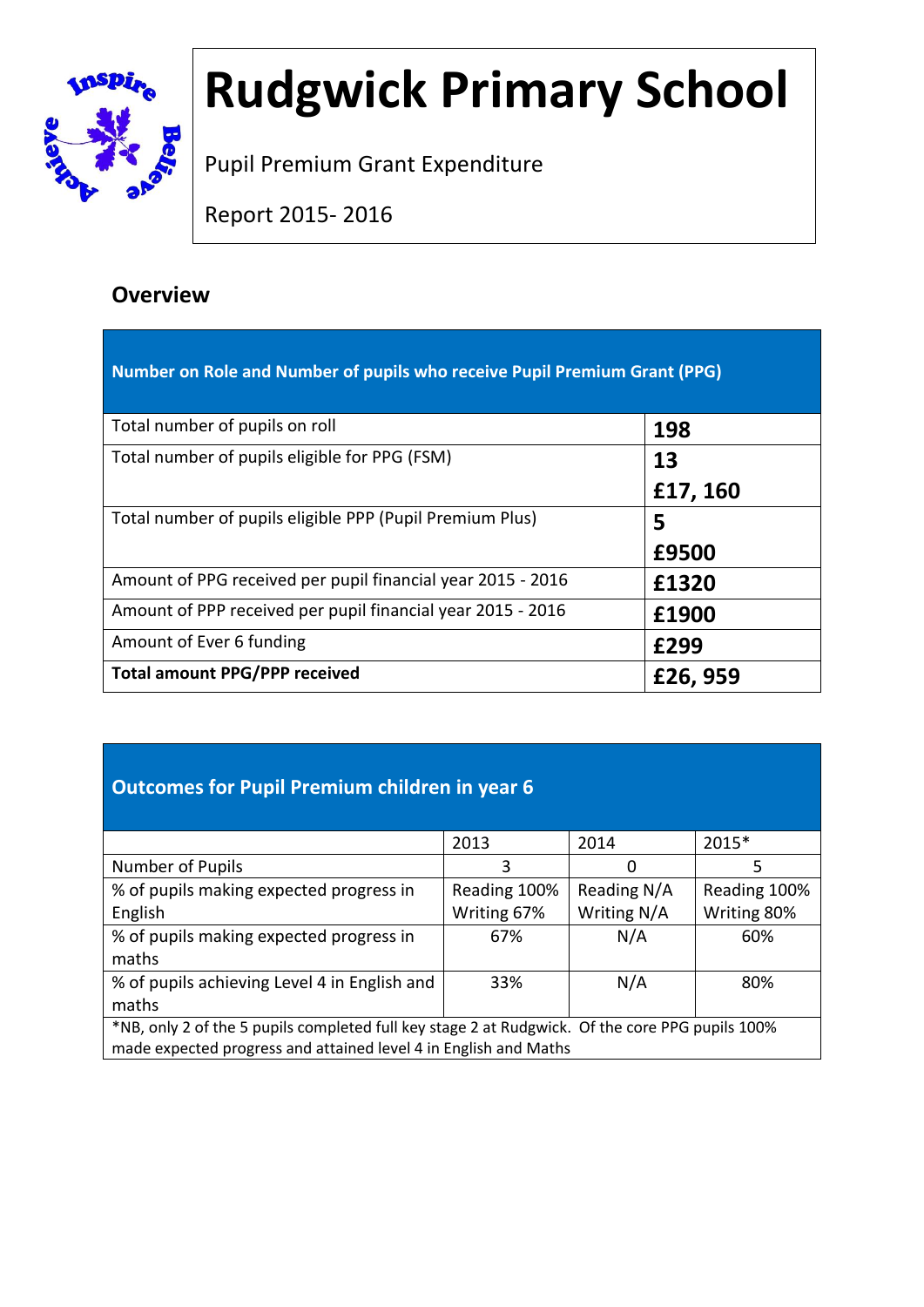#### **Summary**

The majority of our PPG is used to employ a qualified teacher (1.5 days at start of year dropping to 0.5 days based on need). Who provides additional 1-1 support where it is identified that pupils need to make accelerated progress to close an attainment gap. This support is also used to support other vulnerable pupils where underachievement is identified who may not be eligible for PPG.

The grant is also used to buy in specialist support such as play therapists. This year we have also trained two TAs in 1<sup>st</sup> Class@Number and 1<sup>st</sup> Class at Arithmetic to provide specific intervention groups in maths.

Some of the PPG is used to fund additional adult support for specific pupils where they may need additional support with social aspects of school life at different times in the day.

Additionally, PPG is used to support pupils in accessing the wider aspects of school life such as clubs, enrichment opportunities and residential experiences.

## **April 2015- March 2016: Total Pupil Premium: £26 959 (including carry forward from previous year)**

| <b>Spend</b><br>(April 2015-                      | Aim                                                                                                                                                                                                                                                                                                 | Impact                                                                                                                                                                                                                                                                                  | Cost<br>(E) |
|---------------------------------------------------|-----------------------------------------------------------------------------------------------------------------------------------------------------------------------------------------------------------------------------------------------------------------------------------------------------|-----------------------------------------------------------------------------------------------------------------------------------------------------------------------------------------------------------------------------------------------------------------------------------------|-------------|
| <b>March 2016)</b>                                |                                                                                                                                                                                                                                                                                                     |                                                                                                                                                                                                                                                                                         |             |
| 1-1 tuition for PP<br>pupils                      | Ensure that pupils who are in<br>receipt of PP are not falling behind<br>in core subjects - reading, writing<br>and maths (across the school)<br>To ultimately ensure that any child<br>on PP who was underachieving in<br>Reading Writing or Maths achieved<br>level 4 or above by the end of KS2. | In 2015 all PP who had<br>completed all of KS2<br>achieved L4+ across the<br>board and some L5+. (100%<br>RWM combined L4+)<br>PP who had completed<br>most of KS2 with $us - (80\%$<br>achieved L4+ RWM)<br>National data is 70% L4+ for<br>this group<br>Difficult to compare year on | £11 308     |
|                                                   |                                                                                                                                                                                                                                                                                                     | year outcomes - as no PP<br>last year in Y6.                                                                                                                                                                                                                                            |             |
| Additional<br>lunchtime cover to<br>support child | To reduce recorded incidents for<br>particular child during play part of<br>lunchtimes.                                                                                                                                                                                                             | Will be monitored through<br>monitoring the reduction in<br>incidents                                                                                                                                                                                                                   | £936        |
| Club Fees                                         | To ensure all pupils have equality in                                                                                                                                                                                                                                                               | One pupil has been able to                                                                                                                                                                                                                                                              | £281        |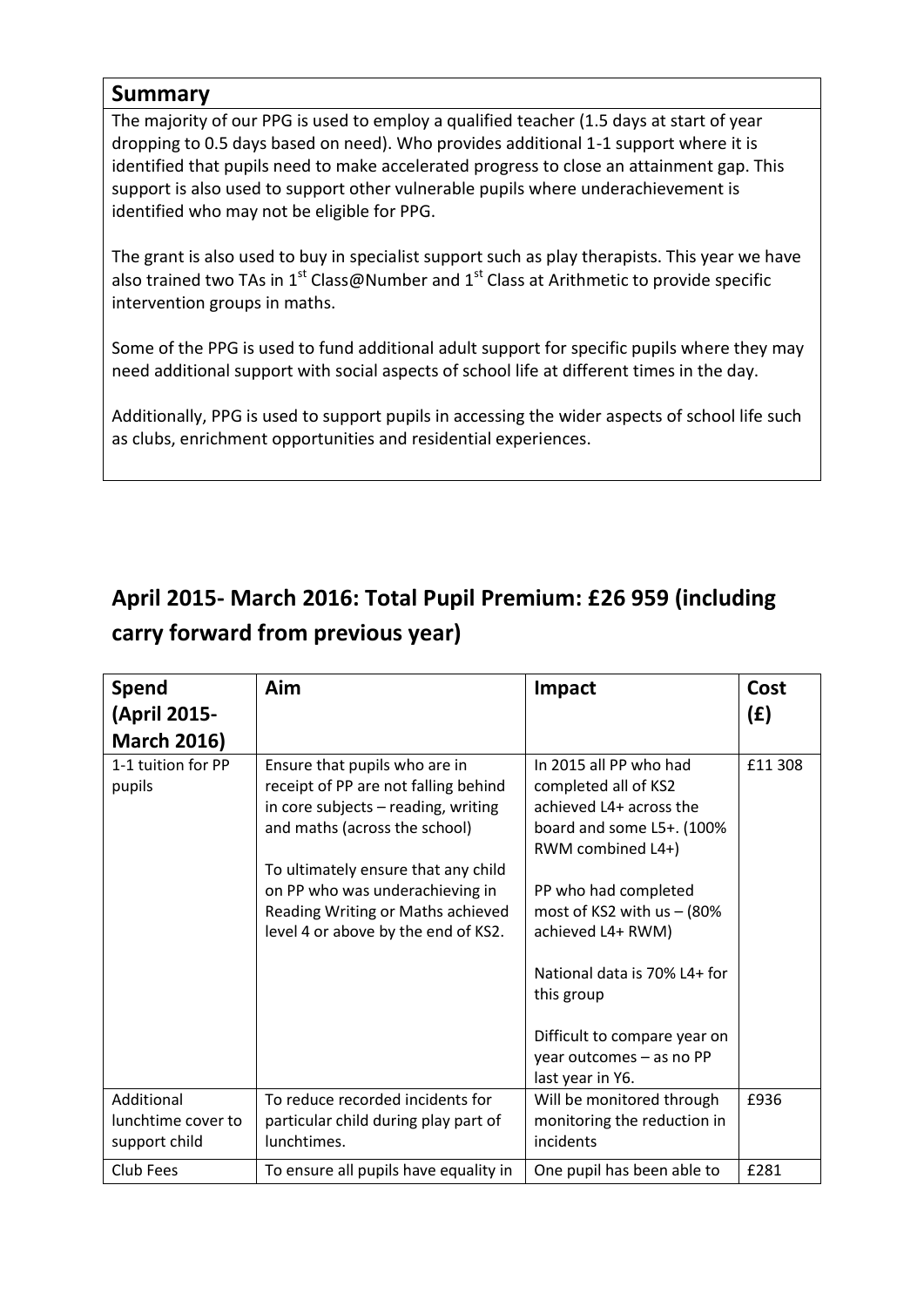|                                                       | access to clubs on offer that enrich<br>learning experiences                                                                                                                                                                                                                                                                                                                           | access gymnastics, who<br>would have been prevented<br>through cost. Showing good<br>potential in terms of joining<br>the school squad later in<br>the school.                   |          |
|-------------------------------------------------------|----------------------------------------------------------------------------------------------------------------------------------------------------------------------------------------------------------------------------------------------------------------------------------------------------------------------------------------------------------------------------------------|----------------------------------------------------------------------------------------------------------------------------------------------------------------------------------|----------|
| School uniform                                        | Ensure all children have equity in<br>uniform regardless of family<br>income.<br>The school has started to support<br>with the cost of jumpers and £20<br>towards school shoes per year for<br>those that receive PP. Helping to<br>create a good mindset for school<br>and learning.                                                                                                  | Pupils are supported in<br>feeling smart and part of<br>the school community.                                                                                                    | £134.60  |
| School trips/events<br>for PP pupils                  | All school trips and events are fully<br>subsidised for our Pupil Premium<br>children.                                                                                                                                                                                                                                                                                                 | All pupils are able to access<br>the learning experiences<br>that are on offer and<br>parents are not under<br>pressure to fund these<br>where they may not be able<br>to.       | £2334.84 |
| Shortfall of<br>Parental<br>Contributions for<br>trip | This may include other children who<br>are not entitled to pupil premium<br>but the school forms agreements<br>where there are financial difficulties<br>to help fund additional activities.<br>Also the school supports by<br>providing a subsidy where there are<br>two children from the same family<br>in a year group and there is a high<br>cost activity such as a residential. | School is able to carry on<br>providing enrichment<br>experiences such as school<br>trips and residential for all<br>pupils.                                                     |          |
| <b>Staff training</b>                                 | This includes:<br>2 x TA year long course to train in<br>Success@Arithmetic (KS2) and<br>1 <sup>st</sup> Class@Number (KS1). Some<br>aspects of training are also<br>attended by SENCo. The TAs then<br>deliver high intensity interventions<br>for small groups in maths that<br>include at least one PP children<br>working at this level.                                           | Will need to monitor<br>progress to assess impact<br>later in the year.                                                                                                          | £1760    |
| Play Therapy                                          | To support pupils with additional<br>emotional needs in overcoming<br>these issues which may cause a<br>barrier to learning                                                                                                                                                                                                                                                            | This support was ended as<br>was not proving good value<br>for money in terms of<br>impact<br>Feedback was given to the<br>company that sources the<br>therapist for the school. | £757     |
| Interventions                                         | 2x afternoons of additional TA<br>support from April 2015 - July 2015<br>for a pupil who is significantly<br>behind.                                                                                                                                                                                                                                                                   | 1-1 support showed some<br>impact in terms of<br>improvement in reading<br>and phonic recognition.                                                                               | £574.58  |